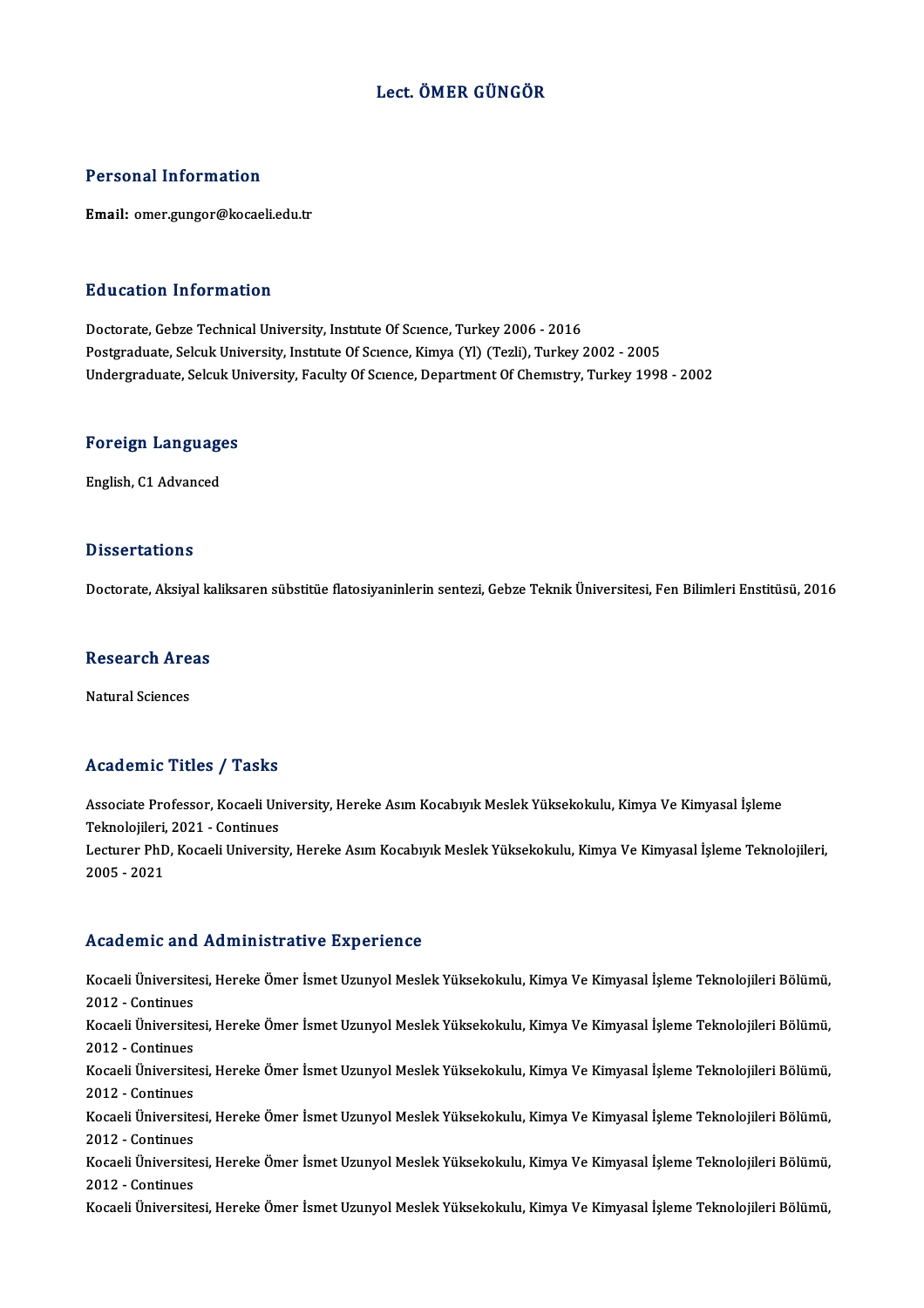### Courses

Courses<br>Kimyasal Maddeler ve Tehlikeleri, Associate Degree<br>Conel Kimya, Associate Degree Soursoo<br>Kimyasal Maddeler ve Tehlikele<br>Genel Kimya, Associate Degree<br>Yonilanebilir Enerii, Associate D Kimyasal Maddeler ve Tehlikeleri, Associate<br>Genel Kimya, Associate Degree<br>Yenilenebilir Enerji, Associate Degree<br>KOZMETİK PİLİMİNE CİPİS LASSOCIAT Genel Kimya, Associate Degree<br>Yenilenebilir Enerji, Associate Degree<br>KOZMETİK BİLİMİNE GİRİŞ I, Associate Degree

### Articles Published in Journals That Entered SCI, SSCI and AHCI Indexes

I. Dual-purpose both peripheral and non-peripheral triazole substituted Zn-II, Mg-II and Pb-II phthalocyanines: Synthesis That Entered Ber, BBertand Three Indence<br>Dual-purpose both peripheral and non-peripheral triazole substituted Zn-II, Mg-II and Pb-II<br>phthalocyanines: Synthesis, characterization, photophysicochem Dual-purpose both pe<br>phthalocyanines: Synt<br>inhibitory properties<br>KANTEKIN H. Velazon H

inhibitory properties<br>KANTEKİN H., Yalazan H., BARUT B., GÜNGÖR Ö., Unluer D., DEMİRBAŞ Ü., ÖZEL A., DURMUŞ M. inhibitory properties<br>KANTEKİN H., Yalazan H., BARUT B., GÜNGÖR Ö., Unlue<br>POLYHEDRON, vol.208, 2021 (Journal Indexed in SCI)<br>Efficient remeval of sansinegania are dves by ne KANTEKİN H., Yalazan H., BARUT B., GÜNGÖR Ö., Unluer D., DEMİRBAŞ Ü., ÖZEL A., DURMUŞ M.<br>POLYHEDRON, vol.208, 2021 (Journal Indexed in SCI)<br>II. Efficient removal of carcinogenic azo dyes by novel pyrazine-2-carboxylate sub

POLYHEDRON, vol.208, 2021 ()<br>Efficient removal of carcino<br>calix[4,8]arene derivatives<br>CÜNCÖP Ö Efficient re<br>calix[4,8]a<br>GÜNGÖR Ö.<br>SUPPAMOL calix[4,8]arene derivatives<br>GÜNGÖR Ö.<br>SUPRAMOLECULAR CHEMISTRY, vol.31, no.12, pp.776-783, 2020 (Journal Indexed in SCI) GÜNGÖR Ö.<br>III. A3B and ABAB aminophthalocyanines: Building blocks for dimeric and polymeric constructs<br>BOZKUPT EKREN S. DUMOULIN E. Muslusslu E. AUSEN V. GÜNGÖR Ö.

- SUPRAMOLECULAR CHEMISTRY, vol.31, no.12, pp.776-783, 2020 (Journ<br>**A3B and ABAB aminophthalocyanines: Building blocks for dime**<br>BOZKURT EKREN S., DUMOULİN F., Musluoglu E., AHSEN V., GÜNGÖR Ö.<br>JOUPMAL OF POPPHYPINS AND PHTH A3B and ABAB aminophthalocyanines: Building blocks for dimeric and polymeric constructs<br>BOZKURT EKREN S., DUMOULİN F., Musluoglu E., AHSEN V., GÜNGÖR Ö.<br>JOURNAL OF PORPHYRINS AND PHTHALOCYANINES, vol.23, pp.1448-1454, 2019 BOZKURT EKREN S., DUMOULIN F., Musluoglu E., AHSEN V., GÜNGÖR Ö.<br>JOURNAL OF PORPHYRINS AND PHTHALOCYANINES, vol.23, pp.1448-1454, 2019 (Journal Indexed in SCI)<br>IV. Synthesis, structural characterization, and investigation
- **JOURNAL OF PORPHYRINS AND PHTHALOCYA**<br>Synthesis, structural characterization, are<br>features of new metallophthalocyanines<br>FRTEM B. Velagan H. CÜNCÖBÖ, Sarki G. Du IV. Synthesis, structural characterization, and investigation on photophysical and photochemical<br>features of new metallophthalocyanines<br>ERTEM B., Yalazan H., GÜNGÖR Ö., Sarki G., Durmus M., SAKA E. T., KANTEKİN H. features of new metallophthalocyanines<br>ERTEM B., Yalazan H., GÜNGÖR Ö., Sarki G., Durmus M., SAKA E. T. , KANTEKİN H.<br>JOURNAL OF LUMINESCENCE, vol.204, pp.464-471, 2018 (Journal Indexed in SCI)<br>Liquid phase extraction of a
- V. Liquid phase extraction of azo dyes by novel calixarenes bearing phthalonitrile and JOURNAL OF LUMINESCENCE,<br>Liquid phase extraction of<br>diiminoisoindoline groups<br>C<sup>ijncôp</sup> ô diiminoisoindoline groups<br>GÜNGÖRÖ.

SEPARATION SCIENCE AND TECHNOLOGY, vol.53, no.6, pp.896-902, 2018 (Journal Indexed in SCI)

GÜNGÖR Ö.<br>SEPARATION SCIENCE AND TECHNOLOGY, vol.53, no.6, pp.896-902, 2018 (Journal Indexed in SCI)<br>VI. Photophysical and photochemical properties of fluoroether-substituted zinc(II) and titanium(IV)<br>nhthalogyanines SEPARATION SCIEN<br>Photophysical an<br>phthalocyanines<br>Curol L. Cumus C. Photophysical and photochemical properties of fluoroeth<br>phthalocyanines<br>Gurol I., Gumus G., Tarakci D. K. , Gungor Ö., Durmus M., Ahsen V.<br>JOUPNAL OF POPPHYPINS AND PHTHALOCYANINES .vol 22, nn 4

phthalocyanines<br>Gurol I., Gumus G., Tarakci D. K. , Gungor Ö., Durmus M., Ahsen V.<br>JOURNAL OF PORPHYRINS AND PHTHALOCYANINES, vol.22, pp.46-55, 2018 (Journal Indexed in SCI)<br>Investigation of photoghemical and photoghygical Gurol I., Gumus G., Tarakci D. K. , Gungor Ö., Durmus M., Ahsen V.<br>JOURNAL OF PORPHYRINS AND PHTHALOCYANINES, vol.22, pp.46-55, 2018 (Journal Indexed in SCI)<br>VII. Investigation of photochemical and photophysical properties

**JOURNAL OF PORPHYRINS A**<br>Investigation of photoche<br>and their mu-oxo dimers<br>Cunger O. Durmus M. Absen **Investigation of photochemi<br>and their mu-oxo dimers<br>Gungor Ö., Durmus M., Ahsen V.<br>TURKISH JOURNAL OF CHEMIST** and their mu-oxo dimers<br>Gungor Ö., Durmus M., Ahsen V.<br>TURKISH JOURNAL OF CHEMISTRY, vol.41, no.6, pp.803-826, 2017 (Journal Indexed in SCI)

VIII. The effect of "on/off" molecular switching on the photophysical and photochemical properties of TURKISH JOURNAL OF CHEMISTRY, vol.41, no.6, pp.803-826, 2017 (Journal Indexed in SCI)<br>The effect of "on/off" molecular switching on the photophysical and photochemical p<br>axially calixarene substituted activatable silicon(I The effect of "on/off" molecular switchin<br>axially calixarene substituted activatable<br>Gungor Ö., Ozpinar G.A., Durmus M., Ahsen V.<br>DALTON TRANSACTIONS vol 45, po 19, pp.763 axially calixarene substituted activatable silicon(IV)phthalocyanine photose<br>Gungor Ö., Ozpinar G. A. , Durmus M., Ahsen V.<br>DALTON TRANSACTIONS, vol.45, no.18, pp.7634-7641, 2016 (Journal Indexed in SCI)<br>Transport of methy Gungor Ö., Ozpinar G. A. , Durmus M., Ahsen V.<br>DALTON TRANSACTIONS, vol.45, no.18, pp.7634-7641, 2016 (Journal Indexed in SCI)<br>IX. Transport of methylene blue through bulk liquid membrane containing calix[8]arene deriv

DALTON TRANSACTIONS<br>**Transport of methylen**<br>Gubbuk I. H. , GÜNGÖR Ö.<br>DESALINATION AND WA' Transport of methylene blue through bulk liquid membrane containing calix[8]arene<br>Gubbuk I. H. , GÜNGÖR Ö.<br>DESALINATION AND WATER TREATMENT, vol.52, pp.5575-5582, 2014 (Journal Indexed in SCI)<br>Kinetis study of mensury (II)

Gubbuk I. H. , GÜNGÖR Ö.<br>DESALINATION AND WATER TREATMENT, vol.52, pp.5575-5582, 2014 (Journal Indexed in SCI)<br>X. Kinetic study of mercury (II) transport through a liquid membrane containing calix[4]arene nitrile<br>doviv DESALINATION AND WATER TREATMENT,<br>Kinetic study of mercury (II) transport<br>derivatives as a carrier in chloroform<br>Cubbuk L.H., CÜNCÖP Ö. Alpowe H.K., Ers Kinetic study of mercury (II) transport through a liq<br>derivatives as a carrier in chloroform<br>Gubbuk I. H. , GÜNGÖR Ö., Alpoguz H. K. , Ersoz M., Yilmaz M.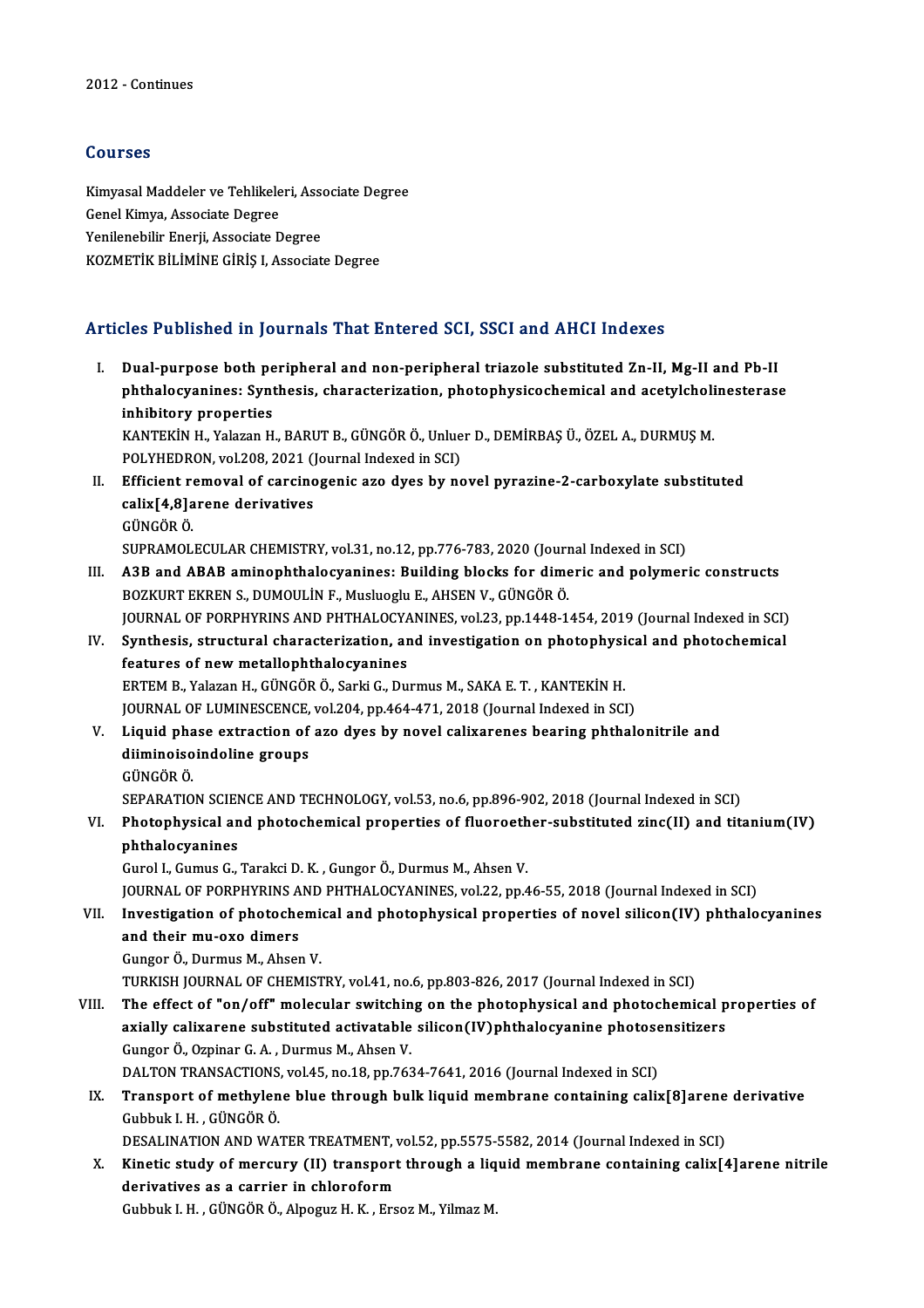DESALINATION, vol.261, pp.157-161, 2010 (Journal Indexed in SCI)<br>Evaluation of the newforwance of calix[8]anone denivatives a

- XI. Evaluation of the performance of calix[8]arene derivatives as liquid phase extractionmaterial for DESALINATION, vol.261, pp<br>**Evaluation of the perform**<br>the removal of azo dyes GÜNGÖRÖ.,YilmazA.,MemonS.,YimazM. the removal of azo dyes<br>GÜNGÖR Ö., Yilmaz A., Memon S., Yimaz M.<br>JOURNAL OF HAZARDOUS MATERIALS, vol.158, no.1, pp.202-207, 2008 (Journal Indexed in SCI)<br>Synthosis of alkyl nitrile and alkyl benzonitrile derivatives of sel
- XII. Synthesis of alkyl nitrile and alkyl benzonitrile derivatives of calix[4]arene and their polymer JOURNAL OF HAZARDOUS MATERIALS, vol.158, no.1, pp.202-207, 2008 (Journal Index<br>Synthesis of alkyl nitrile and alkyl benzonitrile derivatives of calix[4]arene a<br>supported analogues: A comparative study in two-phase extracti supported analogues: A comparative study in two-phase extraction systems<br>Gungor Ö., Memon S., Yilmaz M., Roundhill D. REACTIVE & FUNCTIONAL POLYMERS, vol.63, no.1, pp.1-9, 2005 (Journal Indexed in SCI)

### Articles Published in Other Journals

rticles Published in Other Journals<br>I. KOZMETİKTE KULLANILAN BAZI HAMMADDELER VE ÇEVRESEL ETKİLERİ<br>CÜNCÖP Ö KOZMETİK<br>KOZMETİK<br>UNGÖRÖ. KOZMETİKTE KULLANILAN BAZI HAMMADDELER VE ÇEVRESEL ETKİLERİ<br>GÜNGÖR Ö.<br>International Journal of Social Humanities Sciences Research (JSHSR), vol.8, pp.3331-3335, 2021 (Refereed<br>Journals of Other Institutione)

GÜNGÖR Ö.<br>International Journal of Social<br>Journals of Other Institutions)<br>KiMYA SEKTÖRÜ ÖZELİNDE International Journal of Social Humanities Sciences Research (JSHSR), vol.8, pp.3331-3335, 2021 (Refer<br>Journals of Other Institutions)<br>II. KİMYA SEKTÖRÜ ÖZELİNDE İŞ SAĞLIĞI VE GÜVENLİĞİ UZMANLARININ EĞİTİMİ VE ÇÖZÜM<br>ÖNEDLI

- Journals of O<br><mark>KİMYA SEK'</mark><br>ÖNERİLERİ KİMYA SEI<br>ÖNERİLER<br>GÜNGÖR Ö.
	-

ÖNERİLERİ<br>GÜNGÖR Ö.<br>International Journal of Social Humanities Sciences Research (JSHSR), vol.8, no.77, pp.3244-3249, 2021 (Refereed GÜNGÖR Ö.<br>International Journal of Social<br>Journals of Other Institutions)<br>TüpkivEDE 2004-2021-YU International Journal of Social Humanities Sciences Research (JSHSR), vol.8, no.77, pp.3244-3249, 2021 (<br>Journals of Other Institutions)<br>III. TÜRKİYEDE 2004-2021 YILLARI ARASINDA İŞ SAĞLIĞI VE GÜVENLİĞİ ALANINDA YAPILMIŞ<br>D

- Journals of Other Institutions)<br>TÜRKİYEDE 2004-2021 YILLARI ARAS<br>DOKTORA TEZLERİNİN İNCELENMESİ<br>DEMİR R. CÜNCÖR Ö TÜRKİYEDE 2004-2<br>DOKTORA TEZLERİ<br>DEMİR B., GÜNGÖR Ö.<br>International Journal (
	-

DOKTORA TEZLERİNİN İNCELENMESİ<br>DEMİR B., GÜNGÖR Ö.<br>International Journal of Social Humanities Sciences Research (JSHSR), vol.8, no.76, pp.2915-2920, 2021 (Refereed DEMİR B., GÜNGÖR Ö.<br>International Journal of Social<br>Journals of Other Institutions)<br>Synthosis, Structural Chara International Journal of Social Humanities Sciences Research (JSHSR), vol.8, no.76, pp.2915-2920, 2021 (<br>Journals of Other Institutions)<br>IV. Synthesis, Structural Characterization of Axial (oxyethyl)pyrrolidine Substituted

Journals of Other Institutions)<br>Synthesis, Structural Characterization of Axial (oxyethyl)pyrrolidine Substituted<br>Phthalocyanine and Investigation Aggregation and Photodegradation Properties<br>CÜNCÖPÖ Synthesis,<br>Phthalocya<br>GÜNGÖR Ö.<br><sup>Lğdır Üniver</sup> Phthalocyanine and Investigation Aggregation and Photodegradation Properties<br>GÜNGÖR Ö.<br>Iğdır Üniversitesi Fen Bilimleri Enstitüsü Dergisi, vol.11, no.1, pp.345-352, 2021 (Refereed Journals of Other<br>Institutione)

GÜNGÖR Ö.<br>Iğdır Ünivers<br>Institutions) Iğdır Üniversitesi Fen Bilimleri Enstitüsü Dergisi, vol.11, no.1, pp.345-352, 2021 (Refereed Journals of Other<br>Institutions)<br>V. A Study on The Usability of Some Phthalonitrile and Diiminoisoindoline Substituted Calixarenes

Institutions)<br>A Study on The Usability of Some Phthalonitrile and<br>Liquid-Phase Extraction Agents for Some Toxic Ions<br>SÜNGÖRÖ A Study or<br>Liquid-Pha<br>GÜNGÖR Ö.<br>Journal of t Liquid-Phase Extraction Agents for Some Toxic Ions<br>GÜNGÖR Ö.<br>Journal of the Institute of Science and Technology, vol.10, no.1, pp.418-426, 2020 (Other Refereed National<br>Journals)

GÜNGÖR<br>Journal of<br>Journals)<br>Piragin S Journal of the Institute of Science and Technology, vol.10, no.1, pp.418-426, 2020 (Other Refereed Nationa<br>Journals)<br>VI. Pirazin Sübstitüe Kaliks[4]arenin Bazı Toksik Metal ve Oksianyon Ekstraksiyon Özelliklerinin<br>Inselepm

### Journals)<br><mark>Pirazin Sübs</mark><br>İncelenmesi<br>CüNCÖP Ö Pirazin Sül<br>İncelenme<br>GÜNGÖR Ö.<br><sup>Bitlis Eron</sub> í</sup> **İncelenmesi**<br>GÜNGÖR Ö.<br>Bitlis Eren Üniversitesi Fen Bilimleri Dergisi, vol.8, no.3, pp.787-794, 2019 (Other Refereed National Journals)

GÜNGÖR Ö.<br>Bitlis Eren Üniversitesi Fen Bilimleri Dergisi, vol.8, no.3, pp.787-794, 2019 (Other Refereed National Journals)<br>VII. Synthesis and Photophysicochemical Properties of Octadodecyloxy Silicon(IV) Phthalocyanine Bitlis Eren Üniversitesi Fen<br>Synthesis and Photophy<br>Photodynamic Therapy<br>CÜNCÖP Ö, ulusan b, YAZİ Synthesis and Photophysicoche<br>Photodynamic Therapy<br>GÜNGÖR Ö., uluşan h., YAZICIGİL Z.<br>Journal of the Institute of Science at

Photodynamic Therapy<br>GÜNGÖR Ö., uluşan h., YAZICIGİL Z.<br>Journal of the Institute of Science and Technology, vol.9, no.3, pp.1513-1519, 2019 (Other Refereed National<br>Journale) GÜNGÖR<br>Journal of<br>Journals)<br>Port Koli Journal of the Institute of Science and Technology, vol.9, no.3, pp.1513-1519, 2019 (Other Refereed Nation Journals)<br>VIII. Bazı Kaliks[4, 8]aren Türevlerinin Metal ve Kromat İyon Taşıma Özelliklerinin İncelenmesi<br>CÜNCÖP Ö

Journals)<br>VIII. Bazı Kaliks[4, 8]aren Türevlerinin Metal ve Kromat İyon Taşıma Özelliklerinin İncelenmesi<br>GÜNGÖR Ö. Bazı Kaliks[4, 8]aren Türevlerinin Metal ve Kromat İyon Taşıma Özelliklerinin İncelenmesi<br>GÜNGÖR Ö.<br>Süleyman Demirel Üniversitesi Fen Bilimleri Enstitüsü Dergisi, vol.23, no.2, pp.354-358, 2019 (Other Refereed<br>National Jou

GÜNGÖR Ö.<br>Süleyman Demirel<br>National Journals)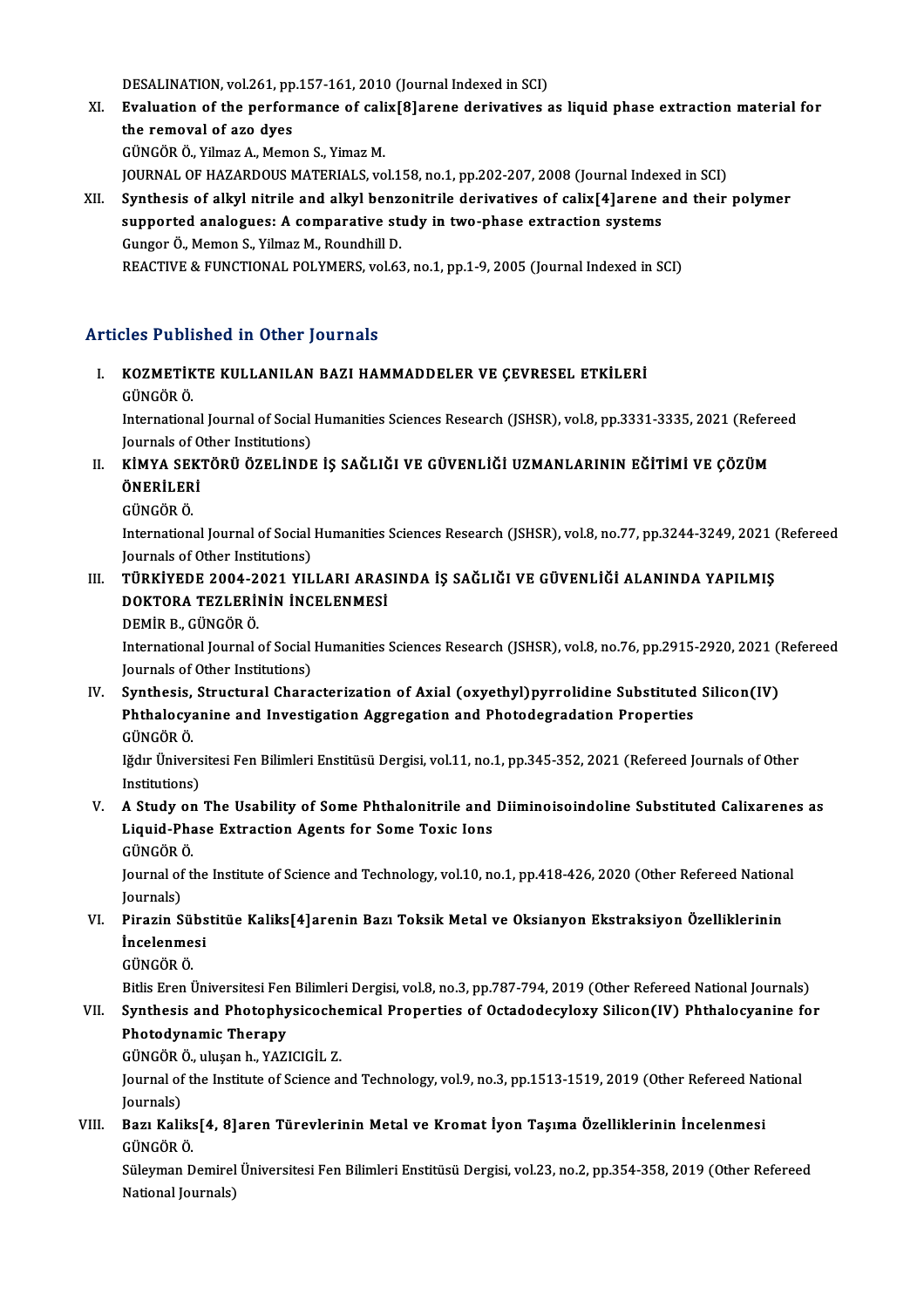# Refereed Congress / Symposium Publications in Proceedings<br>Refereed Congress / Symposium Publications in Proceedings

- efereed Congress / Symposium Publications in Proceedings<br>I. EVALUATION OF THE USAGE OF SOME ESSENTIAL OILS IN COSMETICS I. EVALUATION OF THE USAGE OF SOME ESSENTIAL OILS IN COSMETICS<br>Güngör Ö., Özel R. EVALUATION OF THE USAGE OF SOME ESSENTIAL OILS IN COSMETICS<br>Güngör Ö., Özel R.<br>8th INTERNATIONAL MARMARA SCIENCES CONGRESS, Kocaeli, Turkey, 13 - 14 May 2022, pp.1-5<br>EVALUATION OF THE COSMETIC ASPECT OF THE ANTIOVIDANT PRO Güngör Ö., Özel R.<br>8th INTERNATIONAL MARMARA SCIENCES CONGRESS, Kocaeli, Turkey, 13 - 14 May 2022, pp.1-5<br>II. EVALUATION OF THE COSMETIC ASPECT OF THE ANTIOXIDANT PROPERTIES OF PLANT<br>COMPONENTS 8th INTERNATIC<br>EVALUATION<br>COMPONENTS II. EVALUATION OF THE COSMETIC ASPECT OF THE ANTIOXIDANT PROPERTIES OF PLANT<br>COMPONENTS<br>Güngör Ö., Kaya M. COMPONENTS<br>Güngör Ö., Kaya M.<br>8th INTERNATIONAL MARMARA SCIENCES CONGRESS, Kocaeli, Turkey, 13 - 14 May 2022, pp.1-5<br>INVESTIC ATION OF ELUORESCENCE QUANTIM VIELD AND LIEETIME OF NEW NICKEL Güngör Ö., Kaya M.<br>8th INTERNATIONAL MARMARA SCIENCES CONGRESS, Kocaeli, Turkey, 13 - 14 May 2022, pp.1-5<br>III. INVESTIGATION OF FLUORESCENCE QUANTUM YIELD AND LIFETIME OF NEW NICKEL(II) 8th INTERNATIONAL MARMARA SCII<br>INVESTIGATION OF FLUORESCEN<br>PHTHALOCYANINE DERIVATIVE<br>CÜNCÖR Ö <mark>INVESTIGA</mark><br>PHTHALOO<br>GÜNGÖR Ö. PHTHALOCYANINE DERIVATIVE<br>GÜNGÖR Ö.<br>6th INTERNATIONAL MARMARA SCIENCES CONGRESS, Kocaeli, Turkey, 20 May 2021, pp.142 GÜNGÖR Ö.<br>6th INTERNATIONAL MARMARA SCIENCES CONGRESS, Kocaeli, Turkey, 20 May 2021, pp.142<br>IV. Synthesis and Structural Characterization of Novel (4 aminophenyl)sulfonyl-N-N-dimethylaniline<br>Derivative of Calix[4]arene 6th INTERNATIONAL MARMAR<br>Synthesis and Structural Ch<br>Derivative of Calix[4]arene<br>CÜNCÖB Ö Synthesis<br>Derivative<br>GÜNGÖR Ö.<br>Internation Derivative of Calix[4]arene<br>GÜNGÖR Ö.<br>International Marmara Sciences Congress (Spring) 2020, Kocaeli, Turkey, 19 - 20 June 2020, pp.98<br>SYNTUESIS, STRUCTURAL CHARACTERIZATION OF NEW 1. COYVETUVI ) RYRROLIDINE SI GÜNGÖR Ö.<br>International Marmara Sciences Congress (Spring) 2020, Kocaeli, Turkey, 19 - 20 June 2020, pp.98<br>V. SYNTHESIS, STRUCTURAL CHARACTERIZATION OF NEW 1-(OXYETHYL)PYRROLIDINE SUBSTITUTED International Marmara Sciences Congress (Spring) 2020, Kocaeli, Turkey, 19 - 20 June 2020,<br>SYNTHESIS, STRUCTURAL CHARACTERIZATION OF NEW 1-(OXYETHYL)PYRROLIDI<br>SILICON(IV)PHTHALOCYANINE AND INVESTIGATION OF AGGREGATION FEAT SYNTHESI:<br>SILICON(I'<br>GÜNGÖR Ö.<br>Internation: SILICON(IV)PHTHALOCYANINE AND INVESTIGATION OF AGGREGATION FEATURE<br>GÜNGÖR Ö.<br>International Marmara Sciences Congress (Autumn) 2019, Kocaeli, Turkey, 1 - 03 November 2019<br>POVA SEKTÖRÜNDE CALISANI ARIN MARIIZ KALDIKLARI KIMV GÜNGÖR Ö.<br>International Marmara Sciences Congress (Autumn) 2019, Kocaeli, Turkey, 1 - 03 November 2019<br>VI. BOYA SEKTÖRÜNDE ÇALIŞANLARIN MARUZ KALDIKLARI KIMYASALLAR, SEBEP OLDUKLARI MESLEK<br>HASTALIKLARI VE KORUNMA YÖNTE International Marmara Sciences Congress (Autun<br>BOYA SEKTÖRÜNDE ÇALIŞANLARIN MARUZ<br>HASTALIKLARI VE KORUNMA YÖNTEMLERI<br>CÜNCÖP Ö, CÖKKAYA Ö HASTALIKLARI VE KORUNMA YÖNTEMLERI<br>GÜNGÖR Ö., GÖKKAYA Ö. International Marmara Sciences Congress (Autumn 2019), Kocaeli, Turkey, 1 - 03 November 2019, pp.1118-1120 GÜNGÖR Ö., GÖKKAYA Ö.<br>International Marmara Sciences Congress (Autumn 2019), Kocaeli, Turkey, 1 - 03 November 2019, pp.1<br>VII. – A POTENTIAL PHOTOSENSITIZER CANDIDATES FOR PDT: TETRAKIS (1,6-HEXANEDITHIOL) International Marmara Sciences Congress (Autumn 2019), Kocaeli, Turkey, 1 - 03 November 201<br>A POTENTIAL PHOTOSENSITIZER CANDIDATES FOR PDT: TETRAKIS (1,6-HEXANEDITF<br>SUBSTITUTED DIHYDROXY SILICON(IV) AND OXO-TITANIUM(IV) PH A POTENT<br>SUBSTITUT<br>GÜNGÖR Ö.<br>Internation: SUBSTITUTED DIHYDROXY SILICON(IV) AND OXO-TITANIUM(IV) PHTHALOCYANINES<br>GÜNGÖR Ö.<br>International Marmara Sciences Congress (Autumn) 2019, Kocaeli, Turkey, 1 - 03 November 2019, pp.1193-1195<br>TRANSPORT OF MERCURY JONS ON THE R GÜNGÖR Ö.<br>International Marmara Sciences Congress (Autumn) 2019, Kocaeli, Turkey, 1 - 03 November 2019, pp.1193-1195<br>VIII. TRANSPORT OF MERCURY IONS ON THE BULK LIQUID MEMBRANE CONTAINING THE CALIX[4]ARENE<br>DERIVATIVE International M<br>TRANSPORT<br>DERIVATIVE<br>CÜNCÖP Ö VIII. TRANSPORT OF MERCURY IONS ON THE BULK LIQUID MEMBRANE CONTAINING THE CALIX[4]ARENE<br>DERIVATIVE<br>GÜNGÖR Ö. DERIVATIVE<br>GÜNGÖR Ö.<br>International Marmara Sciences Congress (Autumn 2019), Kocaeli, Turkey, 1 - 03 November 2019<br>Romoval of carsinosanis ago dyos from wastawater using saliv[8]arone dorivative GÜNGÖR Ö.<br>International Marmara Sciences Congress (Autumn 2019), Kocaeli, Turkey, 1 - 03 November 2<br>IX. Removal of carcinogenic azo dyes from wastewater using calix[8]arene derivative<br>CÜNGÖR Ö Internation<br>Re<mark>moval o</mark><br>GÜNGÖR Ö.<br><sup>2nd Interna</sup> Removal of carcinogenic azo dyes from wastewater using calix[8]arene derivative<br>GÜNGÖR Ö.<br>2nd International Eurasian Conference on Biological and Chemical Sciences(EurasianBioChem 2019), Ankara,<br>Turkay 28 - 29 June 2019, n GÜNGÖR Ö.<br>2nd International Eurasian Conference on<br>Turkey, 28 - 29 June 2019, pp.1086-1089<br>COMBLEYATION AND SERABATION OL 2nd International Eurasian Conference on Biological and Chemical Sciences(EurasianBioChen<br>Turkey, 28 - 29 June 2019, pp.1086-1089<br>X. COMPLEXATION AND SEPARATION OF AZO DYES BY CALIX[4]ARENE DERIVATIVE<br>CUNCOR O Turkey, 28<br>COMPLEXA<br>GÜNGÖR Ö. COMPLEXATION AND SEPARATION OF AZO DYES BY CALIX[4]ARENE DERIVATIVE<br>GÜNGÖR Ö.<br>Uluslararası Marmara Fen ve Sosyal Bilimler Kongresi (BAHAR 2019), Kocaeli, Turkey, 26 - 28 April 2019, vol.2,<br>nn <sup>227E 2277</sup> GÜNGÖR Ö.<br>Uluslararası Ma<br>pp.2275-2277<br>syntursis O Uluslararası Marmara Fen ve Sosyal Bilimler Kongresi (BAHAR 2019), Kocaeli, Turkey, 26 - 28 April 2019, vol.2,<br>pp.2275-2277<br>XI. SYNTHESIS OF NEW WATER-SOLUBLE P-SULFONATO-CALIXARENE DERIVATIVE AND INVESTIGATE<br>OF ITS INTERA pp.2275-2277<br>SYNTHESIS OF NEW WATER-SOLU!<br>OF ITS INTERACTION WITH DRUG<br>SÜNGÖRÖ SYNTHESI<mark>:</mark><br>OF ITS INT<br>GÜNGÖR Ö.<br><sup>Hluclararas</sup> OF ITS INTERACTION WITH DRUG<br>GÜNGÖR Ö.<br>Uluslararası Marmara Fen ve Sosyal Bilimler Kongresi (BAHAR 2019), Kocaeli, Turkey, 26 - 28 April 2019, vol.2, GÜNGÖR Ö.<br>Uluslararası Ma<br>pp.2278-2280<br>syntursis A Uluslararası Marmara Fen ve Sosyal Bilimler Kongresi (BAHAR 2019), Kocaeli, Turkey, 26 - 28 April 2019, vol.2,<br>pp.2278-2280<br>XII. SYNTHESIS AND CHARACTERIZATION OF NEW P-TERT-BUTYLPHENOXY-SUBSTITUTED SILICON(IV) pp.2278-2280<br>SYNTHESIS AND CH<br>PHTHALOCYANINE<br>CÜNCÖP Ö SYNTHESI<mark>:</mark><br>PHTHALO(<br>GÜNGÖR Ö. PHTHALOCYANINE<br>GÜNGÖR Ö.<br>Uluslararası Marmara Fen ve Sosyal Bilimler Kongresi (BAHAR 2019), Kocaeli, Turkey, 26 - 28 April 2019, pp.160
- XIII. KİMYASAL KAYNAKLI MESLEK HASTALIKLARI VE KORUNMA YÖNTEMLERİ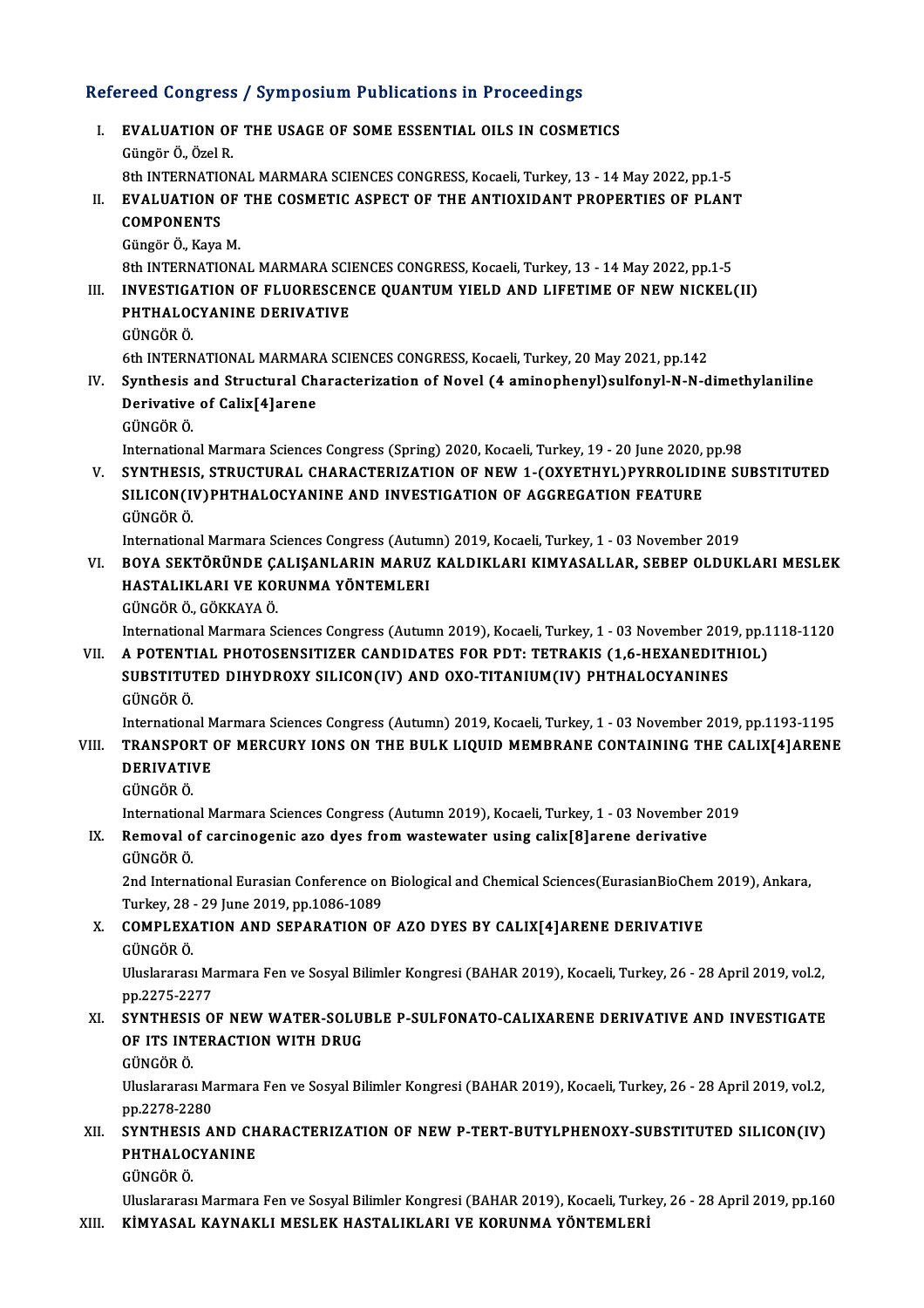GÜNGÖR Ö.<br><sup>H</sup>uslareres

Uluslararası Marmara Fen ve Sosyal Bilimler Kongresi (BAHAR 2019), Kocaeli, Turkey, 26 - 28 April 2019, pp.121-<br>124 GÜN<br>Ulusl<br>124<br><sup>1</sup>9 Sa Uluslararası Marmara Fen ve Sosyal Bilimler Kongresi (BAHAR 2019), Kocaeli, Turkey, 26 -<br>124<br>XIV. İş Sağlığı Ve Güvenliği Öğrencilerinin Mesleki Yeterlilik Düzeylerinin İncelenmesi

### 124<br>İş Sağlığı Ve Güvenliği Öğrencilerinin M<br>Güngör Ö., Demir B., Gökkaya Ö., Kılıçaslan İ.<br>İnternational Marmara Ssiense And Sosial Se Güngör Ö., Demir B., Gökkaya Ö., Kılıçaslan İ.<br>İnternational Marmara Science And Social Sciences Congress, Kocaeli, Turkey, 23 - 25 November 2018 Güngör Ö., Demir B., Gökkaya Ö., Kılıçaslan İ.<br>İnternational Marmara Science And Social Sciences Congress, Kocaeli, Turkey, 23 - 25 Noveml<br>XV. Oktadodesiloksi Silicon(Iv) Ftalosiyaninin Fotokimyasal Özelliklerinin İnce

## İnternational Marmara Science And<br>Oktadodesiloksi Silicon(Iv) Ftal<br>GÜNGÖR Ö., uluşan h., YAZICIGİL Z.<br>Uluşlararası Marmara Fen ve Sesva Oktadodesiloksi Silicon(Iv) Ftalosiyaninin Fotokimyasal Özelliklerinin İncelenmesi<br>GÜNGÖR Ö., uluşan h., YAZICIGİL Z.<br>Uluslararası Marmara Fen ve Sosyal Bilimler Kongresi, Kocaeli, Turkey, 23 - 25 November 2018<br>Pinarin Süh

### GÜNGÖR Ö., uluşan h., YAZICIGİL Z.<br>Uluslararası Marmara Fen ve Sosyal Bilimler Kongresi, Kocaeli, Turkey, 23 - 25 November 2018<br>XVI. Pirazin Sübstitüe Kaliks[4]arenin Sentezi, Karakterizasyonu ve Kromat EkstraksiyonÖze Uluslararası M<br><mark>Pirazin Sübs</mark><br>İncelenmesi<br>CüNCÖP Ö Pirazin Sül<br>İncelenme<br>GÜNGÖR Ö.<br>Uluslararas **İncelenmesi**<br>GÜNGÖR Ö.<br>Uluslararası Marmara Fen ve Sosyal Bilimler Kongresi, Kocaeli, Turkey, 23 - 25 November 2018

GÜNGÖR Ö.<br>Uluslararası Marmara Fen ve Sosyal Bilimler Kongresi, Kocaeli, Turkey, 23 - 25 November 201<br>XVII. Liquid Phase Extraction of Toxic Metals by Novel CalixareneBearing Phthalonitrile<br>CÜNCÖR Ö Uluslararas<br><mark>Liquid Pha</mark><br>GÜNGÖR Ö.<br><sup>4th Organis</sub></sup> Liquid Phase Extraction of Toxic Metals by Novel CalixareneBearing Phthaloni<br>GÜNGÖR Ö.<br>4th Organic Chemistry Congress withParticipation, Antalya, Turkey, 4 - 07 October 2018<br>Synthesis, structural sharesterization and inves

### GÜNGÖR Ö.<br>4th Organic Chemistry Congress withParticipation, Antalya, Turkey, 4 - 07 October 2018<br>XVIII. Synthesis, structural characterization and investigation on photophysical and photochemical<br>features of new metallenht 4th Organic Chemistry Congress withParticipa<br>Synthesis, structural characterization an<br>features of new metallophthalocyanines<br>FRTEM B - VALAZAN H - CÜNCÖR Ö- SARKLC Synthesis, structural characterization and investigation on photophysical a<br>features of new metallophthalocyanines<br>ERTEM B., YALAZAN H., GÜNGÖR Ö., SARKI G., DURMUŞ M., SAKA E. T. , KANTEKİN H.<br>Third CTU Photodynamis Day i features of new metallophthalocyanines<br>ERTEM B., YALAZAN H., GÜNGÖR Ö., SARKI G., DURMUŞ M., SAKA E. T. , KANTEKİN H.<br>Third GTU Photodynamic Day in the framework of the International Day of Light 2018, 09 May 2018, pp.11<br>S

- ERTEM B., YALAZAN H., GÜNGÖR Ö., SARKI G., DURMUŞ M., SAKA E. T. , KANTEKİN H.<br>Third GTU Photodynamic Day in the framework of the International Day of Light 2018, 09 May 2018, pp.11<br>XIX. SYNTHESIS, STRUCTURAL CHARACTERIZAT Third GTU Photodynamic Day in the framework of the International Day of Li<br>SYNTHESIS, STRUCTURAL CHARACTERIZATION, AND INVESTIGATION<br>PHOTOCHEMICAL FEATURES OF NEW METALLOPHTHALOCYANINES<br>FRTEM R. Valazan H. CÜNCÖR Ö. Sarla SYNTHESIS, STRUCTURAL CHARACTERIZATION, AND INVESTIGATION OF<br>PHOTOCHEMICAL FEATURES OF NEW METALLOPHTHALOCYANINES<br>ERTEM B., Yalazan H., GÜNGÖR Ö., Sarkı G., DURMUŞ M., SAKA E. T. , KANTEKİN H.<br>The 2rd CTU Photodynamis Day, PHOTOCHEMICAL FEATURES OF NEW METALLOPHTHALOCYAI<br>ERTEM B., Yalazan H., GÜNGÖR Ö., Sarkı G., DURMUŞ M., SAKA E. T. , KA<br>The 3rd GTU Photodynamic Day, Kocaeli, Turkey, 09 May 2018, pp.11<br>Kanser Tedavisi isin Etalesiyanin Est
- ERTEM B., Yalazan H., GÜNGÖR Ö., Sarkı G., DURMUŞ M., SAKA E. T. , KANTEKİN H.<br>The 3rd GTU Photodynamic Day, Kocaeli, Turkey, 09 May 2018, pp.11<br>XX. Kanser Tedavisi için Ftalosiyanin Fotosensitizer Türevlerinin Sentezi The 3rd GTU Photodynamic Day, Kocaeli, Turkey, 09 May 2018, pp.11<br>Kanser Tedavisi için Ftalosiyanin Fotosensitizer Türevlerinin<br>İncelenmesi<br>BOZKURT S.. GÜNGÖR Ö. Kanser Tedavisi için F<br>İncelenmesi<br>BOZKURT S., GÜNGÖR Ö.<br>International Eurosian C

International Eurasian Conference on Biological and Chemical Science, Ankara, Turkey, 26 - 27 April 2018

### BOZKURT S., GÜNGÖR Ö.<br>International Eurasian Conference on Biological and Chemical Science, Ankara, Turkey, 26 -<br>XXI. AAAB Tipi Metalsiz Ftalosiyanin Sentezi ve Sıvı Kristal Özelliklerinin İncelenmesi<br>CÜNCÖR Ö. ROZKURT International Eurasian Contra<br>**AAAB Tipi Metalsiz Ft:**<br>GÜNGÖR Ö., BOZKURT S.<br>International Eurasian *C*o GÜNGÖR Ö., BOZKURT S.<br>International Eurasian Conference on Biological and Chemical Sciences, Ankara, Turkey, 26 - 27 April 2018

### GÜNGÖR Ö., BOZKURT S.<br>International Eurasian Conference on Biological and Chemical Sciences, Ankara, Turkey, 26 - 27 April 2<br>XXII. Investigation of The Pigment and Photophysical Properties of Phthalocyanine Compounds<br>CÜNGÖ International Eurasian Continues<br>**Investigation of The P<br>GÜNGÖR Ö., BOZKURT S.**<br>Internation! Peint and Co Investigation of The Pigment and Photophysical Properties of Phthalocyanine Compounds<br>GÜNGÖR Ö., BOZKURT S.<br>Internationl Paint and Coatings Industry, Raw Materials, Auxiliary Product Congress, İstanbul, Turkey, 19 - 21<br>Mar

GÜNGÖR Ö., BOZKURT S.<br>Internationl Paint and Coatings Industry, Raw Materials, Auxiliary Product Congress, İstanbul, Turkey, 19 - 21<br>March 2018

### XXIII. İS SAĞLIĞI VE GÜVENLİĞİNDE İLETİSİMİN ÖNEMİ

March 2018<br>İŞ SAĞLIĞI VE GÜVENLİĞİNDE İLETİŞİMİN ÖNEMİ<br>GÜNGÖR Ö., BOZKURT S., DEMİR B., GÖKKAYA Ö., MEMİŞ S.<br>ICOH 2017 7 - 08 Desember 2017 İŞ SAĞLIĞI VE GÜVENLİĞİNDE<br>GÜNGÖR Ö., BOZKURT S., DEMİR B.,<br>ICQH 2017, 7 - 08 December 2017<br>Aksiyal Kaliksaran Sühstitüa Sil ICQH 2017, 7 - 08 December 2017

## XXIV. Aksiyel Kaliksaren Sübstitüe Silisyum Ftalosiyaninlerin Fotofiziksel ve Fotokimyasal Özelliklerinin<br>İncelenmesi

GÜNGÖRÖ.,DURMUŞM.,AHSENV.

29. Ulusal Kimya Kongresi, Ankara, Turkey, 10 - 14 September 2017

### Supported Projects

GÜNGÖR Ö., Project Supported by Higher Education Institutions, FERNESOL SÜBSTİTÜE FTALOSİYANİN SENTEZİ VE FOTOFİZİOKİMYASALÖZELLİKLERİNİNİNCELENMESİ,2018 -2019 GÜNGÖR Ö., Project Supported by Higher Education Institutions, FERNESOL SÜBSTİTÜE FTALOSİYANİN SENTEZİ V<br>FOTOFİZİOKİMYASAL ÖZELLİKLERİNİN İNCELENMESİ, 2018 - 2019<br>GÜNGÖR Ö., Project Supported by Higher Education Institutio

FOTOFİZİOKİMYASAL ÖZELLİKLERİNİN İNCELENMESİ, 2018 - 2019<br>GÜNGÖR Ö., Project Supported by Higher Education Institutions, U-OXO SİLİSYUM FİTALOSİYANİNLERİN<br>KARAKTERİZASYONU VE FOTOFİZİKSEL-FOTOKİMYASAL ÖZELLİKLERİNİN İNCELE